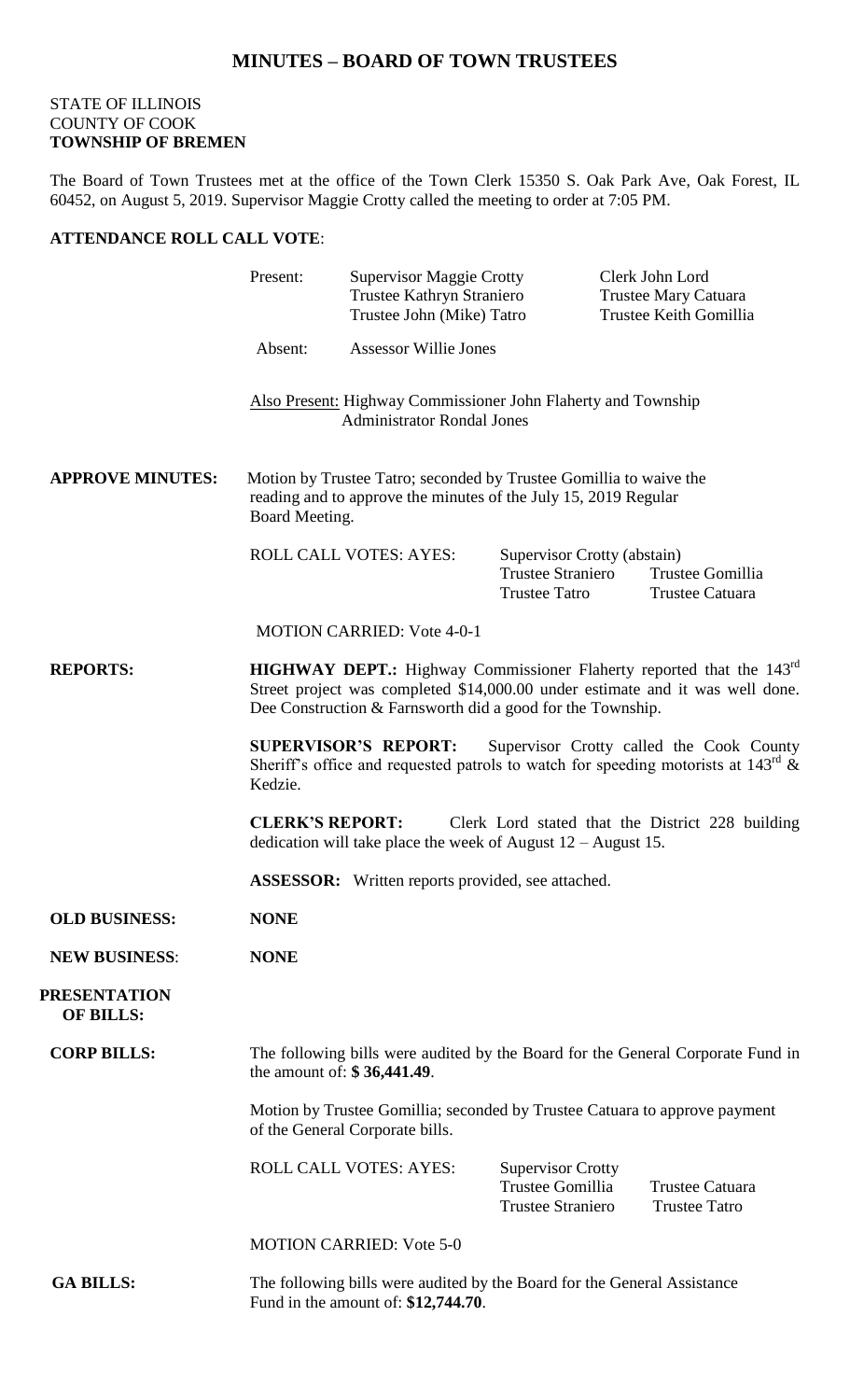#### **MINUTES – BOARD OF TOWN TRUSTEES**

Motion by Trustee Straniero seconded by Trustee Tatro to approve payment of the General Assistance bills:

ROLL CALL VOTES: AYES:

| <b>Supervisor Crotty</b> |       |
|--------------------------|-------|
| Trustee Gomillia         | Trust |
| <b>Trustee Straniero</b> | Trust |

Trustee Straniero Trustee Tatro

tee Catuara tee Tatro

MOTION CARRIED: Vote 5-0

 **ROAD & BRIDGE BILLS:** The following bills were audited by the Board for the Road & Bridge Fund in the amount of **\$15,951.73**.

> Motion by Trustee Catuara: seconded by Trustee Gomillia to approve payment of the Road & Bridge bills:

ROLL CALL VOTES: AYES: Supervisor Crotty Trustee Gomillia Trustee Catuara

MOTION CARRIED: Vote 5-0

#### **PUBLIC COMMENTS: NONE**

**EXECUTIVE SESSION:** 7:14 pm Motion by Supervisor Crotty and seconded by Trustee Tatro to open executive session to discuss the security system at the Bremen Township/Senior Center.

ROLL CALL VOTES: AYES: Supervisor Crotty

MOTION CARRIED: Vote 5-0

Trustee Gomillia Trustee Catuara Trustee Straniero Trustee Tatro

 **OUT OF**

**EXECUTIVE SESSION:** 7:59 p.m. Motion by Supervisor Crotty and seconded by Trustee Gomillia to close executive session.

> ROLL CALL VOTES: AYES: Supervisor Crotty Trustee Gomillia Trustee Catuara Trustee Straniero Trustee Tatro

MOTION CARRIED: Vote 5-0

**ADJOURNMENT:** There being no further business to come before the Board, the meeting was adjourned at 8:05 pm on a motion by Trustee Straniero; seconded by Trustee Tatro.

> ROLL CALL VOTES: AYES: Supervisor Crotty Trustee Gomillia Trustee Catuara<br>Trustee Straniero Trustee Tatro Trustee Straniero

MOTION CARRIED: Vote 5-0

John Lord, Clerk